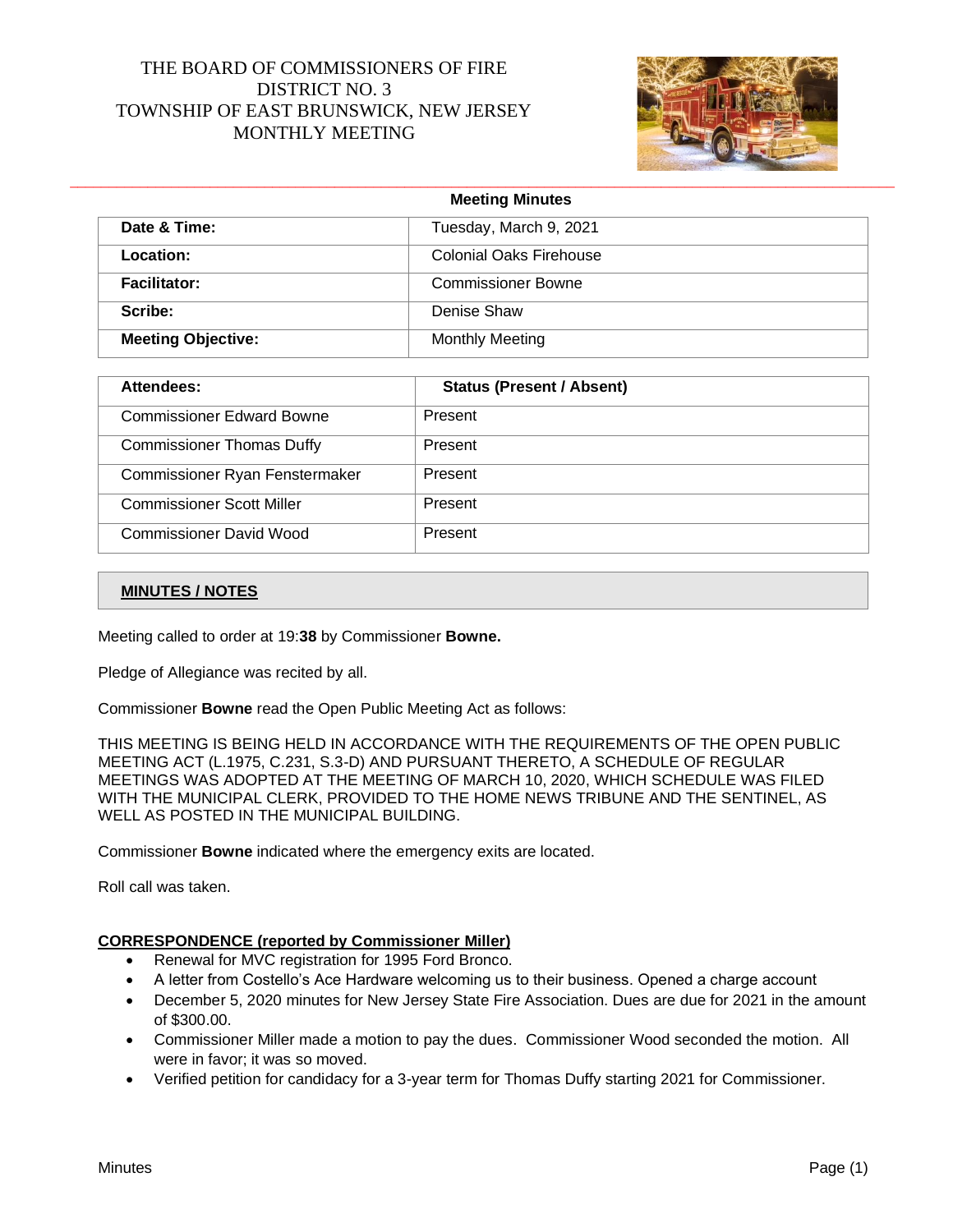# THE BOARD OF COMMISSIONERS OF FIRE DISTRICT NO. 3 TOWNSHIP OF EAST BRUNSWICK, NEW JERSEY MONTHLY MEETING



#### \_\_\_\_\_\_\_\_\_\_\_\_\_\_\_\_\_\_\_\_\_\_\_\_\_\_\_\_\_\_\_\_\_\_\_\_\_\_\_\_\_\_\_\_\_\_\_\_\_\_\_\_\_\_\_\_\_\_\_\_\_\_\_\_\_\_\_\_\_\_\_\_\_\_\_\_\_\_\_\_\_\_\_\_\_\_\_\_\_\_\_\_\_\_\_\_\_\_\_\_\_\_\_\_\_\_ **INSURANCE (reported by Commissioner Duffy)**

• Progress.

### **LOSAP – (reported by Commissioner Fenstermaker)**

• Company has finalized the points and once done for the specific time we can move forward.

### **COMMITEES**

 $N/A$ 

## **PROFESSIONAL REPORTS**

## **Chief's Report – reported by Chief Seidler**

- There was a total of 14 calls for the month of February. Total calls for year 2021 are 23.
- Hose that was purchased last year came in and Chief submitted the bill to be paid.
- Asked about the Light Tower, he was not at the last meeting. Commissioner Fenstemaker said it was estimated between \$4,000 and \$5,000 to fix the Tower here in New Jersey. Several discussions were held between the Board and Chief Seidler to come to a decision to fix the tower or not fix the tower. The outcome of the discussions was to fix the Tower.
- Commissioner Miller made a motion to fix the tower spending up to \$5,000 to fix the light tower. Commissioner Wood seconded the motion. All were in favor: it was so moved.
- Presented Specs for New Truck to replace #903. Chief Seidler and Commissioner Duffy attended 3 meetings to build a new truck. Last night the truck was approved by the Truck Committee. Chief Seidler, presented the numbers for a new truck. A new truck estimated to cost \$718,272.66 with a 750-gallon tank. Worked hard to build a basic truck - took off generator, cord reel, no command zone. Built a basic truck. Built the truck based off maintenance issues that previous trucks had - No power windows, no radio, etc. Hardwire system so when the truck goes in for maintenance it will cost less to fix. **Pierce Truck** is the manufacturer of the truck.
- Commissioner Duffy will get information on warranties on the truck. The Firehouse needs to approve the final amount of the truck to go on the ballot -
- Commissioner Wood requested \$15,000 for warranties, \$10,000 to move equipment from one truck to another, 16,000 for radios etc.
- Commissioner Wood is going to meet with Angel Albanese, Director of Finance of the town, on how to raise funds for the new truck.
- Commissioner Bowne motioned to put \$780,000 on the ballot. Commissioner Miller seconded the motion. All in favor; it was so moved.

## **Engineer's Report –**

• .N/A

## **PUBLIC PORTION**